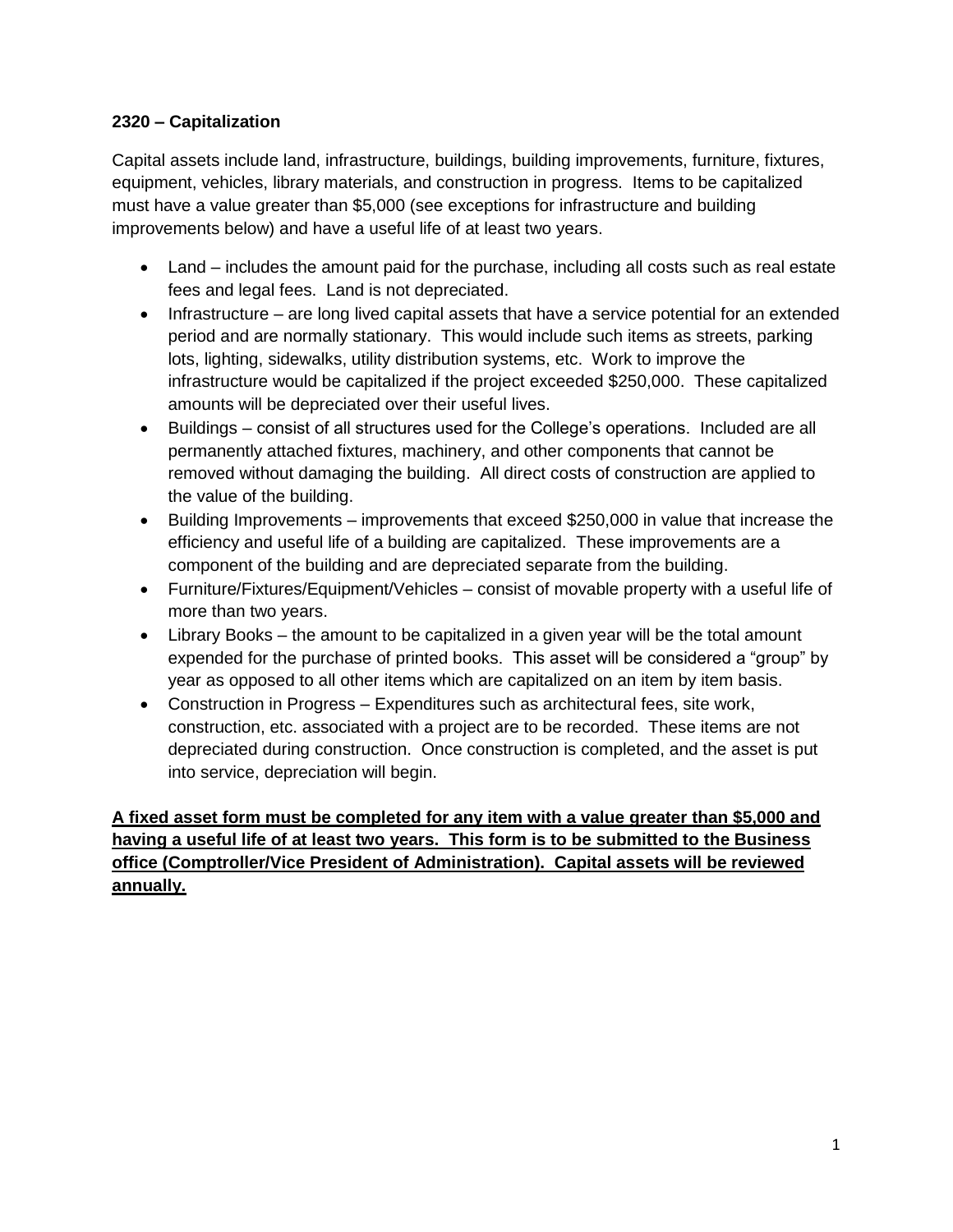# **Depreciation:**

Capital assets of the College are depreciated using the straight-line method over the following estimated useful lives:

| Assets                       | Years |
|------------------------------|-------|
| Infrastructure               | 10-80 |
| <b>Buildings</b>             | 80    |
| <b>Building Improvements</b> | 20-40 |
| Furniture/Fixtures/Equipment | 20-40 |
| Vehicles                     | 5     |
| Library Materials            | 80    |

## **Betterment and Impairment:**

A recognized betterment or impairment of a long lived asset will be reflected when circumstances warrant. Changes to the asset will be reported on the fixed asset form and will include the betterment or impairment assumptions use in determining the loss/gain.

## **Transfers:**

When the control of a capital asset is transferred from the original purchasing department to another department, or is moved from one location to another, the supervisor responsible for the fixed asset must submit a fixed asset form to the Comptroller.

## **Disposals:**

College Capital Assets may be disposed of once they are no longer needed or of value to the institution.

- Disposals of real property (Land, buildings, Infrastructure) require the approval of the Board of Trustees.
- Disposal of "personal property" (furniture, fixtures, equipment, vehicles, library materials, etc.) must follow procedure 2201 – [Inventory, Fixed Assets, Disposition](https://docs.bartonccc.edu/procedures/2201-inventory_fixedassets_disposition.pdf)
- Prior to disposal, a fixed asset form must be submitted to the Vice President of Administration for approval.

**Contact:** Vice President of Administration

## **Related Form(s)**